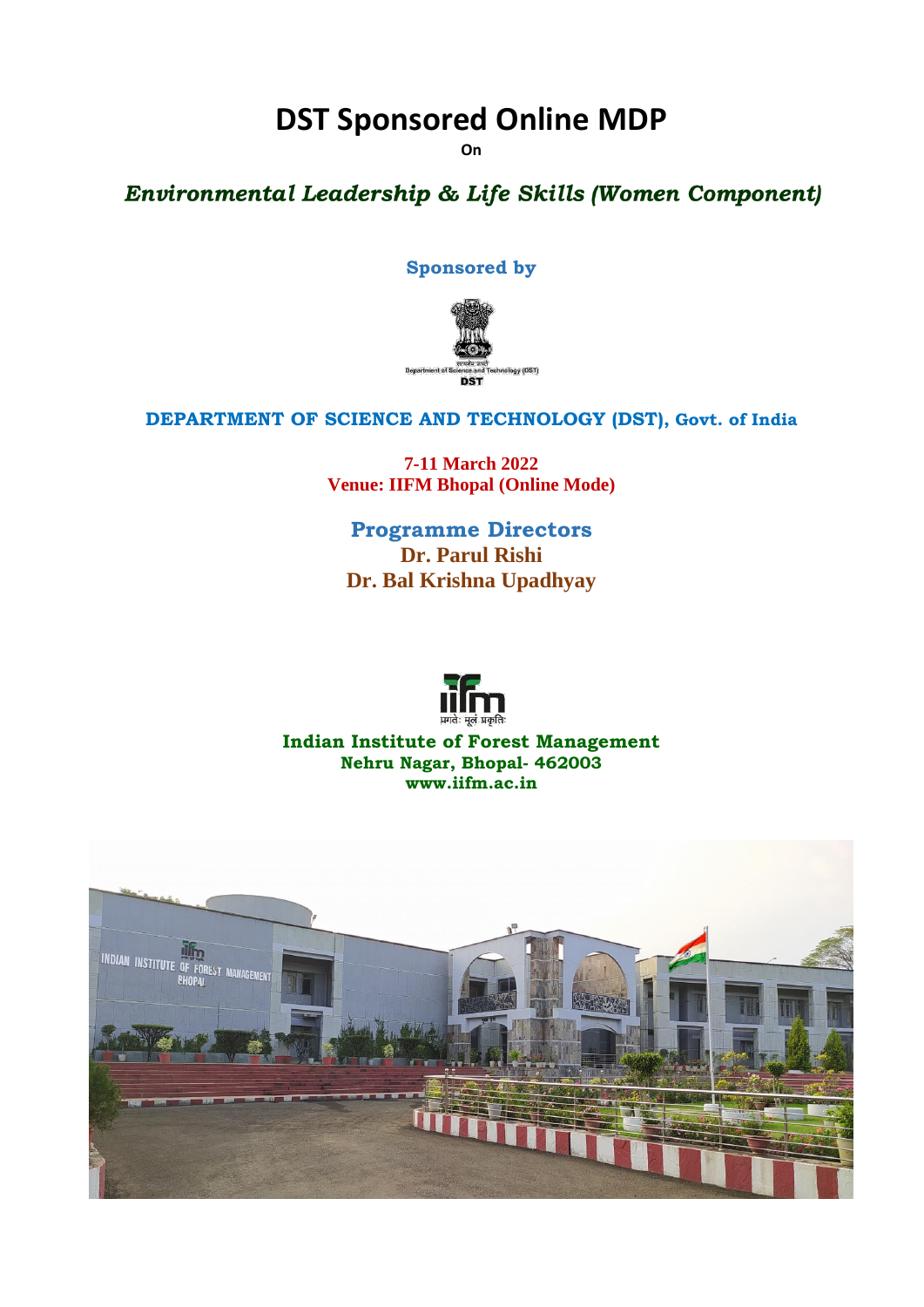#### **Indian Institute of Forest Management**

*The Indian Institute of Forest Management (An autonomous institute of Ministry of Environment, Forest and Climate Change, Govt. of India) IIFM is a sectoral management institute, which constantly endeavours to evolve knowledge Useful for the managers in the area of Forest, Environment and Natural Resources Management and allied sectors. It disseminates such knowledge in ways that promote its application by individuals and organizations.*

#### **Background**

The leadership role of scientists is expanding to a new scale, and element of new environment challenges are opening a new horizon for environmental management. However, effective managers must go beyond a single discipline to become a good communicator, people manager, and a team worker and similarly it applied to Scientists working in the various domain of knowledge. The culmination of the above three (i.e., communication, people skills, and teamwork) speaks of a successful leader. Without adequate mechanisms and techniques for people management and conflicts' resolution among sharply differentiated interest groups often result in loss of efficiency, inequitable sharing of economic benefits and unsustainable natural resource utilization practices. People management skills are a key requirement in effective and sustainable natural resource management, the scientific endeavor and in addressing the women empowerment issues, as well.

A decade ago, the "sink or swim" culture was widespread in scientific research. However, scientific/academic institutions across the globe are now investing resources in helping scientists gain a very different skill set that is to be acquired under life skills/soft skills.

Environmental Leadership and life skills programme emphasize influential leadership and communication skills to facilitate day-to-day interactions among scientists, decision-makers and the society, at large. Many of the essential skills and tools are required for the scientists to bring positive change and "create a world (environment) to which people want to belong." Besides leading their team, scientists increasingly need leadership skills for handling multidisciplinary collaborations and difficulties that arise during the coordination of grant proposals, writing papers and assigning intellectual property rights. These require cooperation among academics of equal status, and sometimes with collaborators of higher status than the initiator leading to interesting technical and management challenges. Over five days scientists will join discussion groups, and role-play exercises, doing various psychometric assessments aimed at understanding different personality types, creating strategies for dealing with challenging situations such as conflict, and forming a support network to help follow up with a personal action plan

Consisting of learned life and soft skills. Thus, the programme offers an opportunity to learn life skills that can be applied to a wide range of situations.

The course is based on *Smithsonian Environmental Leadership course of USA* and will involve selfexploration and discovery, as well as interaction among the scientists who will share their experiences regarding challenges they faced in people management. Facilitators will introduce exercises in an atmosphere of mutual trust and respect to challenge the participants to explore and practice the elements of creative leadership.

The course is designed for scientists/academicians and professionals with scientific endeavor and working in government organizations who are ready to make a difference and who are ready to learn how to get their programs/projects implemented. The aim of this training course is to disseminate the knowledge of environmental leadership and life skills and build their capacity in this regard for professional effectiveness.

#### **The Focus**

The focus of this course is to provide with many of the tools of leadership, as applied in the scientific context. There are consistent skills that leaders exemplify like self-skills, relational skills, strategic thinking skills and systemic thinking skills under the larger umbrella of life skills. These skills can be learned, and they are the central focus of the course. It begins by exploring some examples of exemplary scientists, the characteristics of leadership, and learning about the project to focus on in this training.

#### *Broad Course include inculcation of-*

Environmental leadership and life skills, self-analysis, and personality development